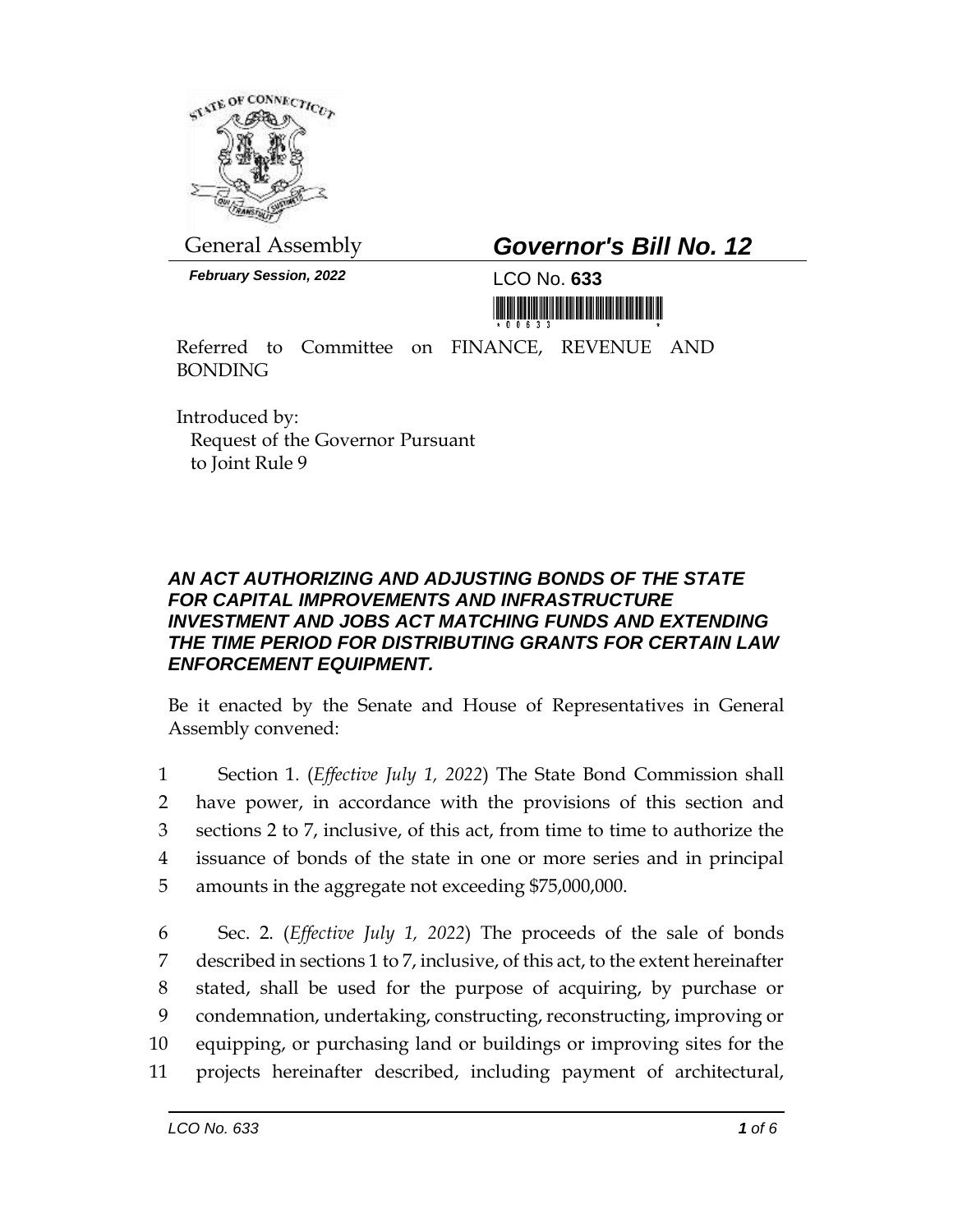engineering, demolition or related costs in connection therewith, or of payment of the cost of long-range capital programming and space utilization studies as hereinafter stated:

 For the Office of Policy and Management: State matching funds for projects and programs allowed under the Infrastructure Investment and Jobs Act, not exceeding \$75,000,000.

 Sec. 3. (*Effective July 1, 2022*) All provisions of section 3-20 of the general statutes or the exercise of any right or power granted thereby which are not inconsistent with the provisions of sections 1 to 7, inclusive, of this act are hereby adopted and shall apply to all bonds 22 authorized by the State Bond Commission pursuant to sections 1 to 7, inclusive, of this act, and temporary notes issued in anticipation of the money to be derived from the sale of any such bonds so authorized may be issued in accordance with said section 3-20 and from time to time renewed. Such bonds shall mature at such time or times not exceeding twenty years from their respective dates as may be provided in or pursuant to the resolution or resolutions of the State Bond Commission authorizing such bonds.

 Sec. 4. (*Effective July 1, 2022*) None of the bonds described in sections 1 to 7, inclusive, of this act, shall be authorized except upon a finding by the State Bond Commission that there has been filed with it a request for such authorization, which is signed by the Secretary of the Office of Policy and Management or by or on behalf of such state officer, department or agency and stating such terms and conditions as said commission, in its discretion, may require.

 Sec. 5. (*Effective July 1, 2022*) For the purposes of sections 1 to 7, inclusive, of this act, "state moneys" means the proceeds of the sale of bonds authorized pursuant to said sections 1 to 7, inclusive, or of temporary notes issued in anticipation of the moneys to be derived from the sale of such bonds. Each request filed as provided in section 4 of this act for an authorization of bonds shall identify the project for which the proceeds of the sale of such bonds are to be used and expended and, in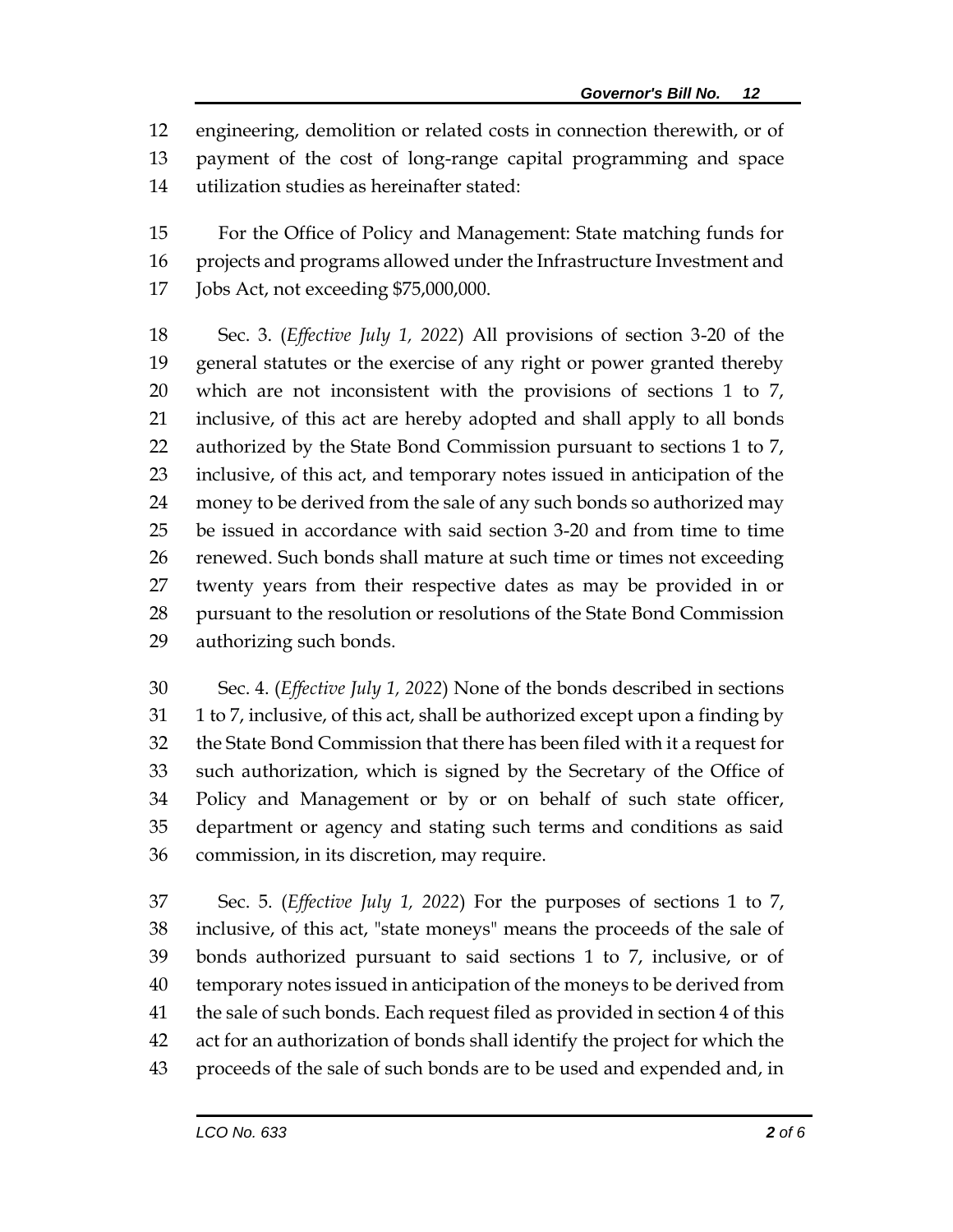addition to any terms and conditions required pursuant to said section 4, shall include the recommendation of the person signing such request as to the extent to which federal, private or other moneys then available or thereafter to be made available for costs in connection with any such project should be added to the state moneys available or becoming available hereunder for such project. If the request includes a recommendation that some amount of such federal, private or other moneys should be added to such state moneys, then, if and to the extent directed by the State Bond Commission at the time of authorization of such bonds, such amount of such federal, private or other moneys then available, or thereafter to be made available for costs in connection with such project, may be added to any state moneys available or becoming available hereunder for such project and shall be used for such project. Any other federal, private or other moneys then available or thereafter to be made available for costs in connection with such project shall, upon receipt, be used by the State Treasurer, in conformity with applicable federal and state law, to meet the principal of outstanding bonds issued pursuant to sections 1 to 7, inclusive, of this act, or to meet the principal of temporary notes issued in anticipation of the money to be derived from the sale of bonds theretofore authorized pursuant to said sections 1 to 7, inclusive, for the purpose of financing such costs, either by purchase or redemption and cancellation of such bonds or notes or by payment thereof at maturity. Whenever any of the federal, private or other moneys so received with respect to such project are used to meet the principal of such temporary notes or whenever principal of any such temporary notes is retired by application of revenue receipts of the state, the amount of bonds theretofore authorized in anticipation of which such temporary notes were issued, and the aggregate amount of bonds which may be authorized pursuant to section 1 of this act, shall each be reduced by the amount of the principal so met or retired. Pending use of the federal, private or other moneys so received to meet principal as hereinabove directed, the amount thereof may be invested by the State Treasurer in bonds or obligations of, or guaranteed by, the state or the United States or agencies or instrumentalities of the United States, shall be deemed to be part of the debt retirement funds of the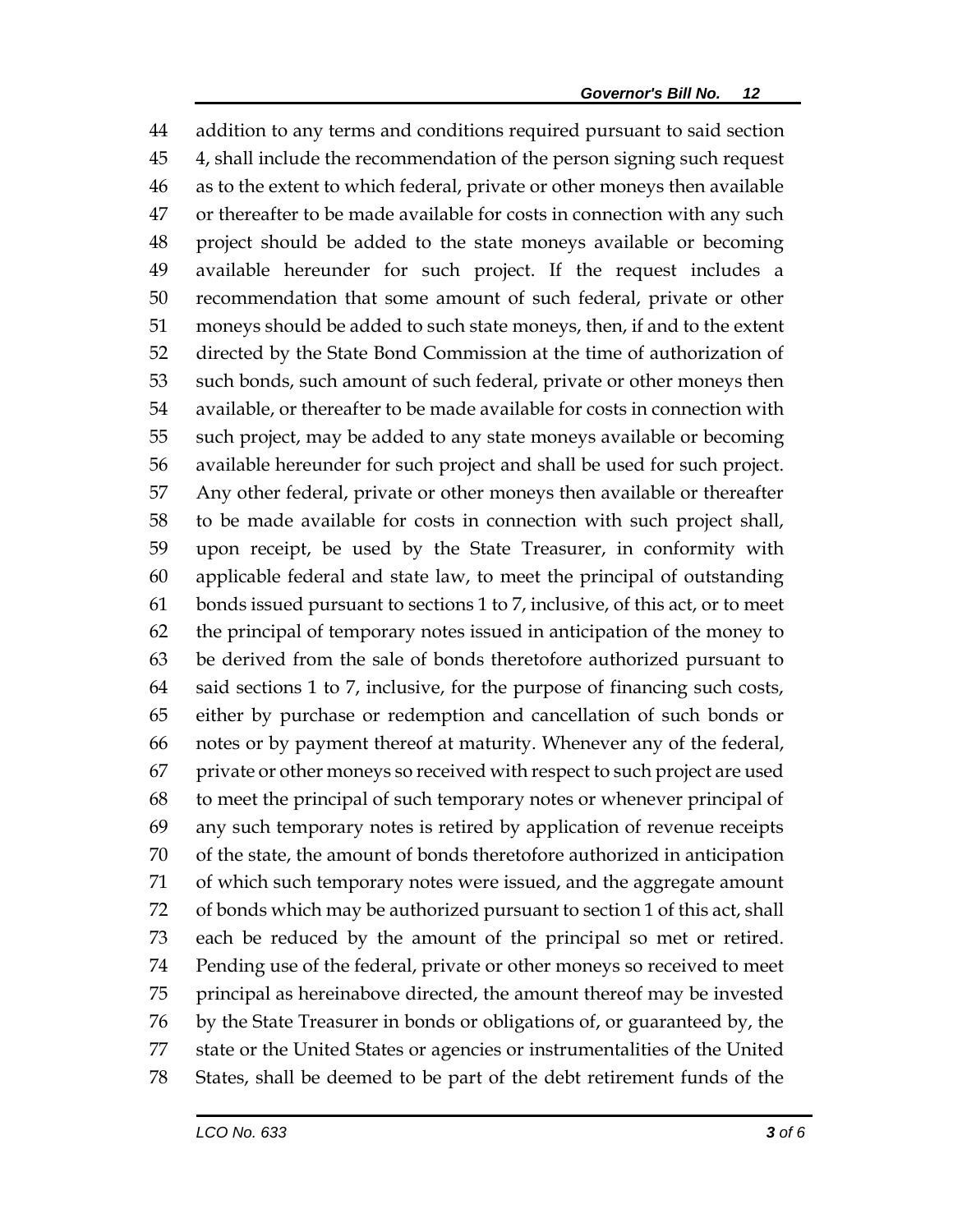state, and net earnings on such investments shall be used in the same manner as the moneys so invested.

 Sec. 6. (*Effective July 1, 2022*) Any balance of proceeds of the sale of said bonds authorized for any project described in section 2 of this act in excess of the cost of such project may be used to complete any other project described in said section 2, if the State Bond Commission shall so determine and direct. Any balance of proceeds of the sale of said bonds in excess of the costs of all the projects described in said section 2 shall be deposited to the credit of the General Fund.

 Sec. 7. (*Effective July 1, 2022*) The bonds issued pursuant to this section and sections 1 to 6, inclusive, of this act, shall be general obligations of the state and the full faith and credit of the state of Connecticut are pledged for the payment of the principal of and interest on said bonds as the same become due, and accordingly and as part of the contract of the state with the holders of said bonds, appropriation of all amounts necessary for punctual payment of such principal and interest is hereby made, and the State Treasurer shall pay such principal and interest as the same become due.

 Sec. 8. Subsection (a) of section 4a-10 of the 2022 supplement to the general statutes is repealed and the following is substituted in lieu thereof (*Effective July 1, 2022*):

 (a) For the purposes described in subsection (b) of this section, the State Bond Commission shall have the power, from time to time to authorize the issuance of bonds of the state in one or more series and in principal amounts not exceeding in the aggregate **[**five hundred forty- six million one hundred thousand dollars, provided ten million dollars of said authorization shall be effective July 1, 2022**]** five hundred sixty-one million one hundred thousand dollars.

 Sec. 9. Subsection (c) of section 7-277c of the general statutes is repealed and the following is substituted in lieu thereof (*Effective July 1, 2022*):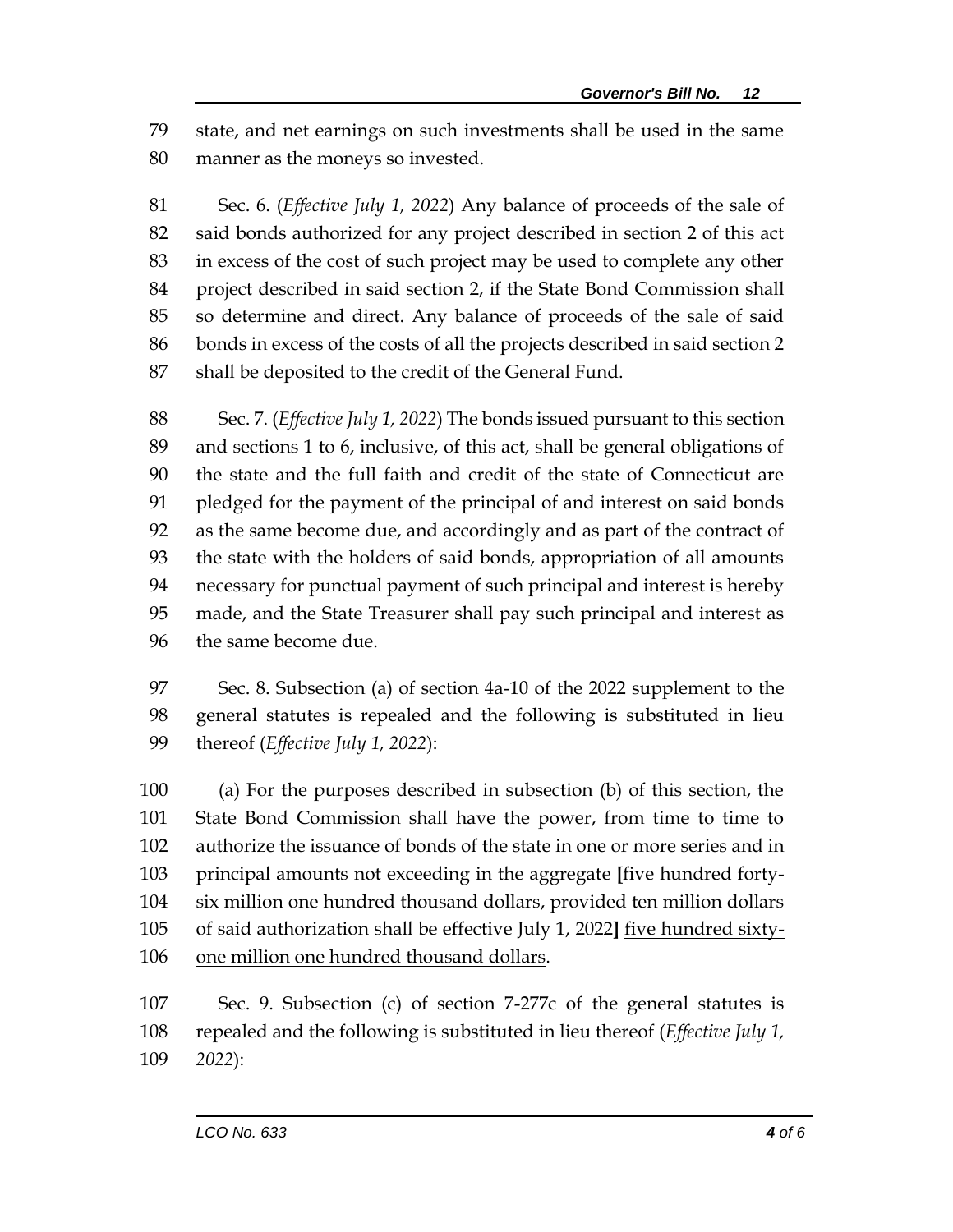(c) The Office of Policy and Management shall distribute grants-in- aid pursuant to this section during the fiscal years ending June 30, 2021, **[**and**]** June 30, 2022, and June 30, 2023. Any such grant-in-aid shall be for up to fifty per cent of the cost of such purchase of body-worn recording equipment, digital data storage devices or services or dashboard cameras with a remote recorder if the municipality is a distressed municipality, as defined in section 32-9p, or up to thirty per cent of the cost of such purchase if the municipality is not a distressed municipality, provided the costs of such digital data storage services covered by a grant-in-aid shall not be for a period of service that is longer than one year.

 Sec. 10. Section 20 of public act 21-111, as amended by section 472 of public act 21-2 of the June Special Session, is amended to read as follows (*Effective July 1, 2022*):

 The State Bond Commission shall have power, in accordance with the provisions of this section and sections 21 to 26, inclusive, of public act 21-111, from time to time to authorize the issuance of bonds of the state in one or more series and in principal amounts in the aggregate not exceeding **[**\$241,565,000**]** \$316,565,000.

 Sec. 11. Subdivision (1) of subsection (e) of section 21 of public act 21- 111 is amended to read as follows (*Effective July 1, 2022*):

 (1) Alterations, renovations and new construction at state parks and other recreation facilities, including Americans with Disabilities Act improvements, not exceeding **[**\$15,000,000**]** \$30,000,000;

 Sec. 12. Subsection (j) of section 21 of public act 21-111 is amended to read as follows (*Effective July 1, 2022*):

 (j) For the Department of Correction: Alterations, renovations, and improvements to existing state-owned buildings for inmate housing, 138 programming and staff training space and additional inmate capacity, and for support facilities and off-site improvements, not exceeding **[**\$10,000,000**]** \$70,000,000.